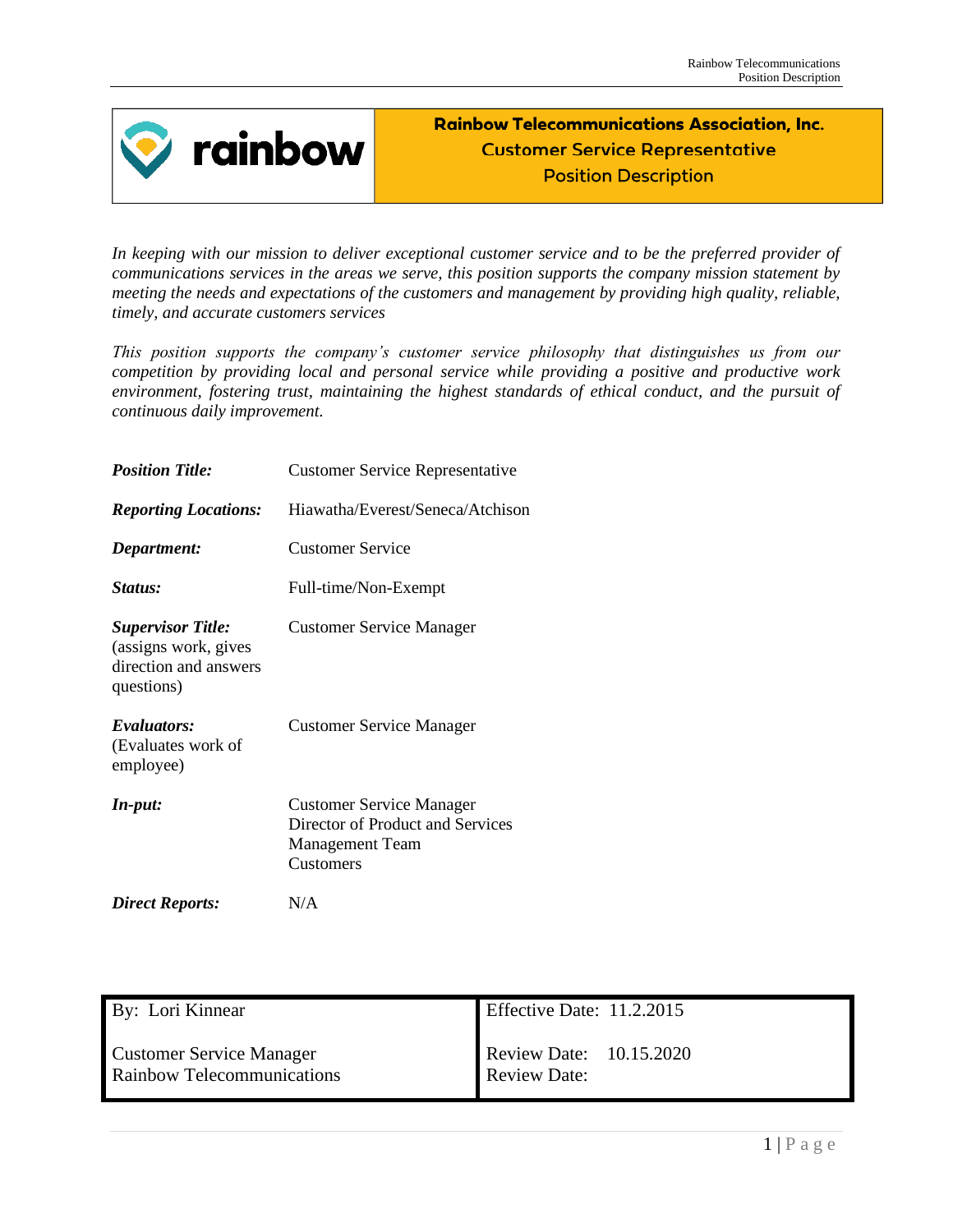## **ESSENTIAL RESPONSIBILITIES/JOB TASKS**

100% Provides customer service and customer care for the purpose of ensuring customers are served in the manner that meets the company customer service standards. Tasks may include selling and promoting services, answering customer billing questions, handling new service requests, changes, and disconnects, answering customer questions and concerns, receiving and processing account payments, scheduling installations/disconnects of services with the customer, completing paperwork, waiting on customers on the phone and in person, taking trouble reports from customers and scheduling repair times, providing technical support over the phone and in person, additional responsibilities may be added as the needs of the company change and expand. Monitored by the Customer Service Manager through periodic meetings, review of reports, and consideration of feedback from Management, employees, and customers.

*Continually looks for new and improved ways of completing the above functions. Other tasks as assigned by supervisor will be performed in order to address unexpected situations or needs that may arise.*

#### **RESPONSIBILITIES:**

Participate and function effectively individually and as a member of a team. Ability to engage in team problem solving activities, identify and resolve task and process oriented conflicts with the team. Provide relevant input and information to the team problem solving activities. Must relate well with others when providing and obtaining information, must communicate and listen to customers and co-workers and represent the company in a professional manner.

#### **LATITUDE:**

Most duties are assigned with performer planning and arranging tasks in order to complete duties. Problem solving is accomplished in conjunction with supervisor. Most decisions not effecting other departments can be made independently in accordance with company policy. Provides input to hiring, firing, and transfer of employees. All purchase requests are referred to the Customer Service Manager.

#### **IMPACT OF POSITION:**

Successful completion of essential job functions ensures quick response to customer calls, promotes company image and products, and effectively utilizes department labor, materials and equipment.

## **CUSTOMER SERVICE/INTERACTION:**

Daily, weekly, and monthly phone, written, and face-to-face contact with employees within the department and other departments, respectively, to exchange information.

Daily, weekly, and monthly phone and written contact with customers and vendors to complete job tasks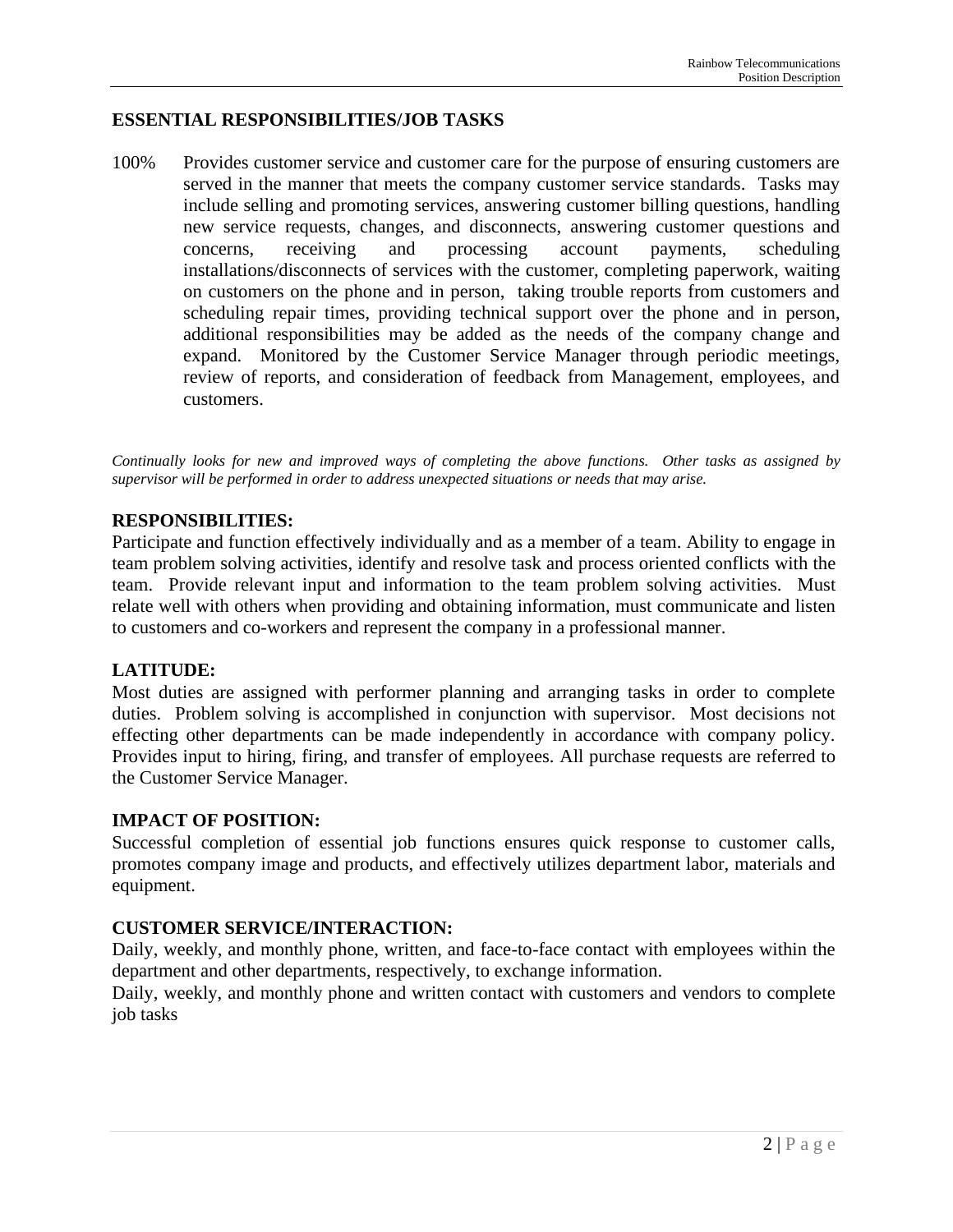## **ESSENTIAL SKILLS & REQUIREMENTS:**

#### **EDUCATION:**

High school diploma, required.

## **SKILLS:**

Administrative Technical Human Relations **Conceptual** Political Emotional Intelligence Writing Oral Communication Phone Math Computer Multi-tasking

## **EXPERIENCE:**

At least one year of customer service, preferred. Two to three years Microsoft applications, required.

## **LICENSE:**

Valid KS driver's license and a good driving record, required.

#### **EQUIPMENT:**

Multi-line phone system, computer, calculator, and other general office equipment.

## **PHYSICAL:**

Occasional bending, carrying, squatting, twisting, and lifting up to 40 lbs. independently, required.

Frequent utilization of manual dexterity and visualizing of a computer screen, required.

## **TRAINING:**

Ongoing training as required by the company. Training outside of the company must be completed within one year, required.

#### **WORK CONDITIONS:**

Office environment.